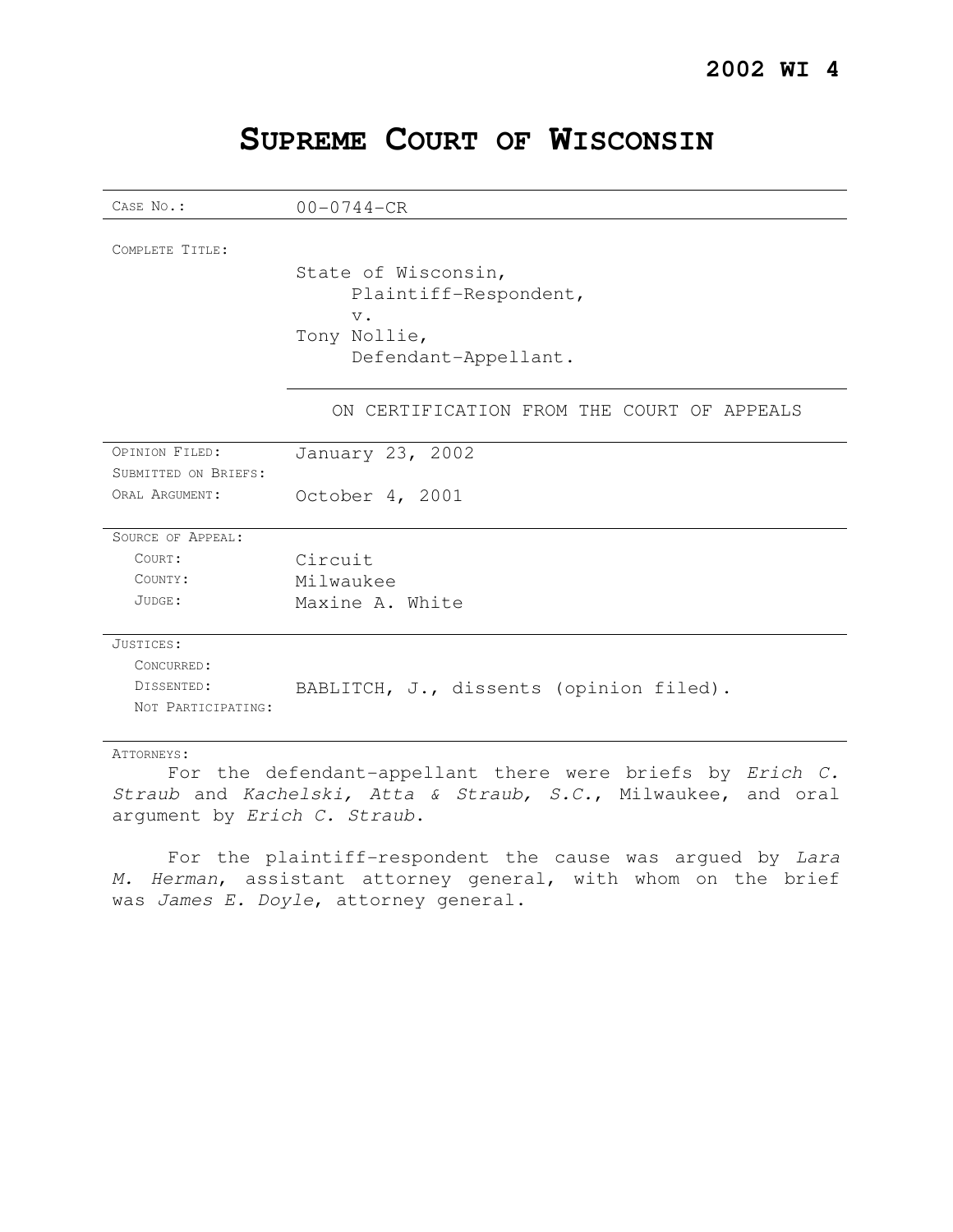## **2002 WI 4**

NOTICE

**This opinion is subject to further editing** and modification. **final version will appear in the bound volume of the official reports.** 

No. 00-0744-CR (L.C. No. 99 CM 3121)

STATE OF WISCONSIN  $\cdot$   $\cdot$  in Supreme court

**State of Wisconsin,** 

 **Plaintiff-Respondent,** 

 **v.** 

**Tony Nollie,** 

 **Defendant-Appellant.** 

JAN 23, 2002

**FILED** 

Cornelia G. Clark Clerk of Supreme Court

APPEAL from a judgment of the Circuit Court for Milwaukee County, Maxine A. White, Judge. Affirmed.

¶1 JON P. WILCOX, J. In this case, we are asked to review a judgment of the Milwaukee County Circuit Court, Maxine A. White, Circuit Court Judge, which prevented a defendant from asserting the privilege of self-defense to the crime of carrying a concealed weapon. We hold that the circuit court was correct in disallowing the defense under the facts of this case and, for that reason, we need not answer the question of when, if ever, the privilege of self-defense may be asserted for the crime of carrying a concealed weapon.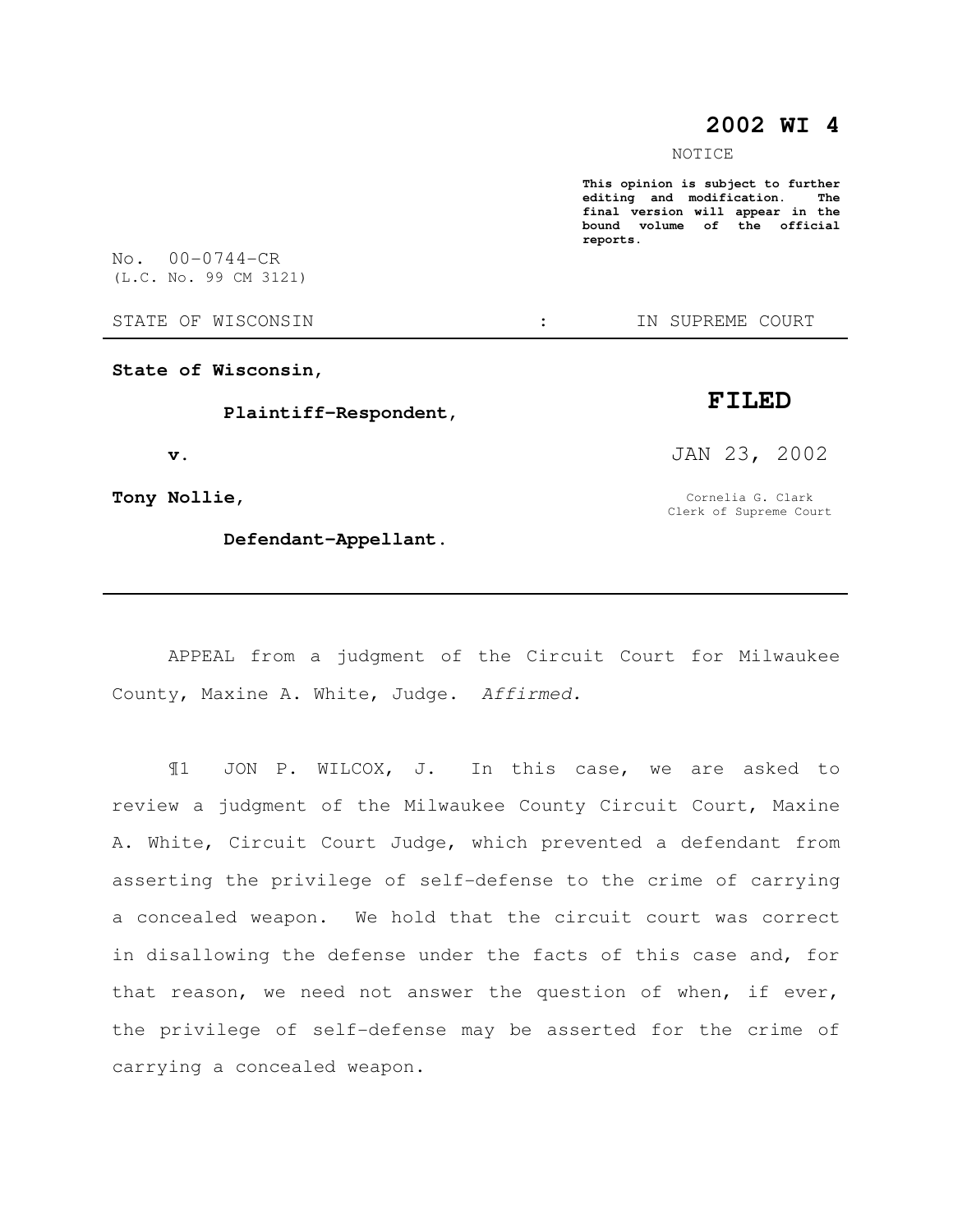¶2 The defendant, Tony Nollie, was charged with carrying a concealed weapon in violation of Wis. Stat. § 941.23 (1999-  $2000$ ).<sup>1</sup> Before trial, the State moved to exclude Nollie's statement to police that he carried a gun because he had previously been the victim of a robbery. Nollie made an offer of proof that he would rely on this statement and other facts in asserting the privilege of self-defense under Wis. Stat. § 939.45(2). The circuit court granted the State's motion, and Nollie was convicted at a jury trial. Nollie appealed from his conviction and the court of appeals certified the case to this court pursuant to Wis. Stat. § (Rule) 809.61. We affirm the judgment of the circuit court.

I

¶3 At 1:30 a.m. on April 1, 1999, Milwaukee Police Officers Glenn Podlesnik and Stephen Pederson were on patrol when they saw what appeared to be an abandoned car in the parking lot of a McDonald's restaurant on the corner of 27th Street and Capitol Drive in Milwaukee. The officers noticed that the car was up on a jack, the trunk was open and there were some toolboxes and other items outside of the vehicle. When they approached the car, they found Nollie in the driver's seat.

¶4 There is a dispute over what Nollie was doing when the police discovered him. The police testified that Nollie had been asleep in the front seat, and that they had to wake him up

 $\overline{a}$ 

 $1$  All subsequent references to the Wisconsin Statutes are to the 1999-2000 version unless otherwise indicated.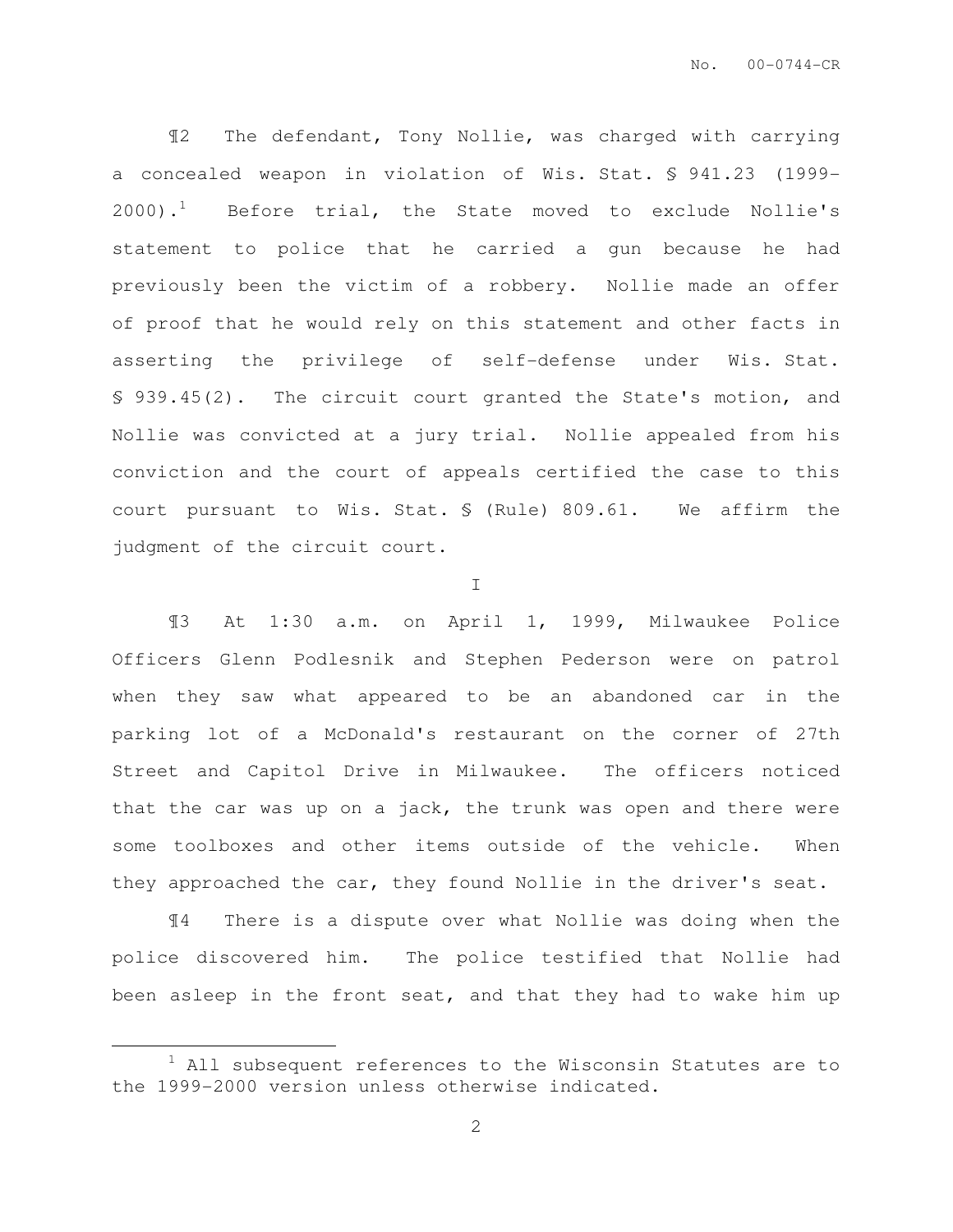before they could ask him to exit the vehicle. Nollie claims that he injured his back while changing his tire, and that he merely sat down to rest.

¶5 The police asked Nollie to exit the vehicle. As Nollie got out of the vehicle, the officers noticed the handle of a pistol protruding from Nollie's waistband. The police questioned Nollie about the weapon. Nollie admitted that the pistol was his and stated that he carried a gun because he had been robbed before. Nollie was cooperative with the officers at all times during the encounter.

¶6 Nollie was arrested and charged with carrying a concealed weapon in violation of Wis. Stat. § 941.23. Before trial, the State moved to suppress Nollie's statement about his previous victimization on the grounds that the statement was irrelevant and prejudicial. Nollie argued that State v. Dundon, 226 Wis. 2d 654, 594 N.W.2d 780 (1999), allows a defendant to assert the privilege of self-defense to the crime of carrying a concealed weapon and that his statement was relevant to that defense.

¶7 Nollie then made the following offer of proof. Shortly before 1:30 a.m., Nollie had pulled into the McDonald's parking lot to change a flat tire. While he was changing the tire, Nollie noticed four young men standing at the corner bus stop about 30 feet away. Nollie claimed that he felt threatened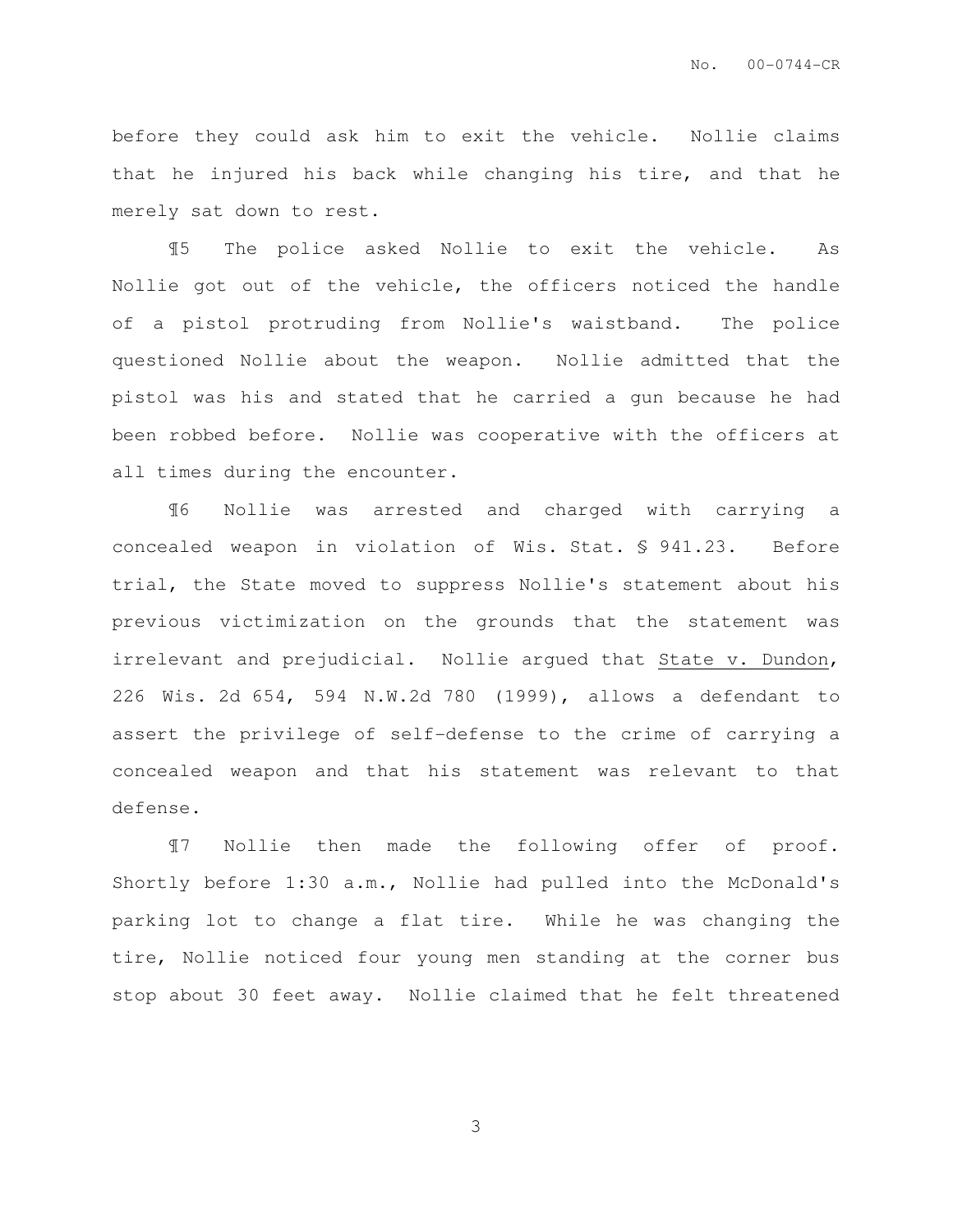because he was in a high crime neighborhood,<sup>2</sup> it was late at night, and these young men were very loud and profane. Nollie also claimed that he was frightened because he previously had been the victim of crime several times in the same neighborhood, including an armed robbery in which he had been physically assaulted.

¶8 Nollie kept a lawfully-owned pistol in the trunk of his car, where it was unloaded and stored in a toolbox. The ammunition was stored in a separate toolbox in the trunk. Worried that the men on the corner might try to rob him, Nollie went to his trunk, loaded his pistol, placed it in his waistband, and went back to changing his tire. Nollie claims that he injured his back while removing the tire and sat down in the car to rest. At some time after this point, the officers made contact with him.

¶9 Neither Nollie nor the State presented evidence that the young men on the corner had been aware of Nollie's presence, or that the men had reacted to Nollie in any way. There was also no evidence that the four men had seen Nollie arm himself, or that the men had reacted when Nollie actually armed himself. The officers testified that at the time they made contact with Nollie, there was no one standing on the corner by the bus stop. Nollie does not dispute this fact.

 $\overline{a}$ 

 $2$  Based on the testimony of the officers, the State agreed that this neighborhood had a high crime rate, particularly at night.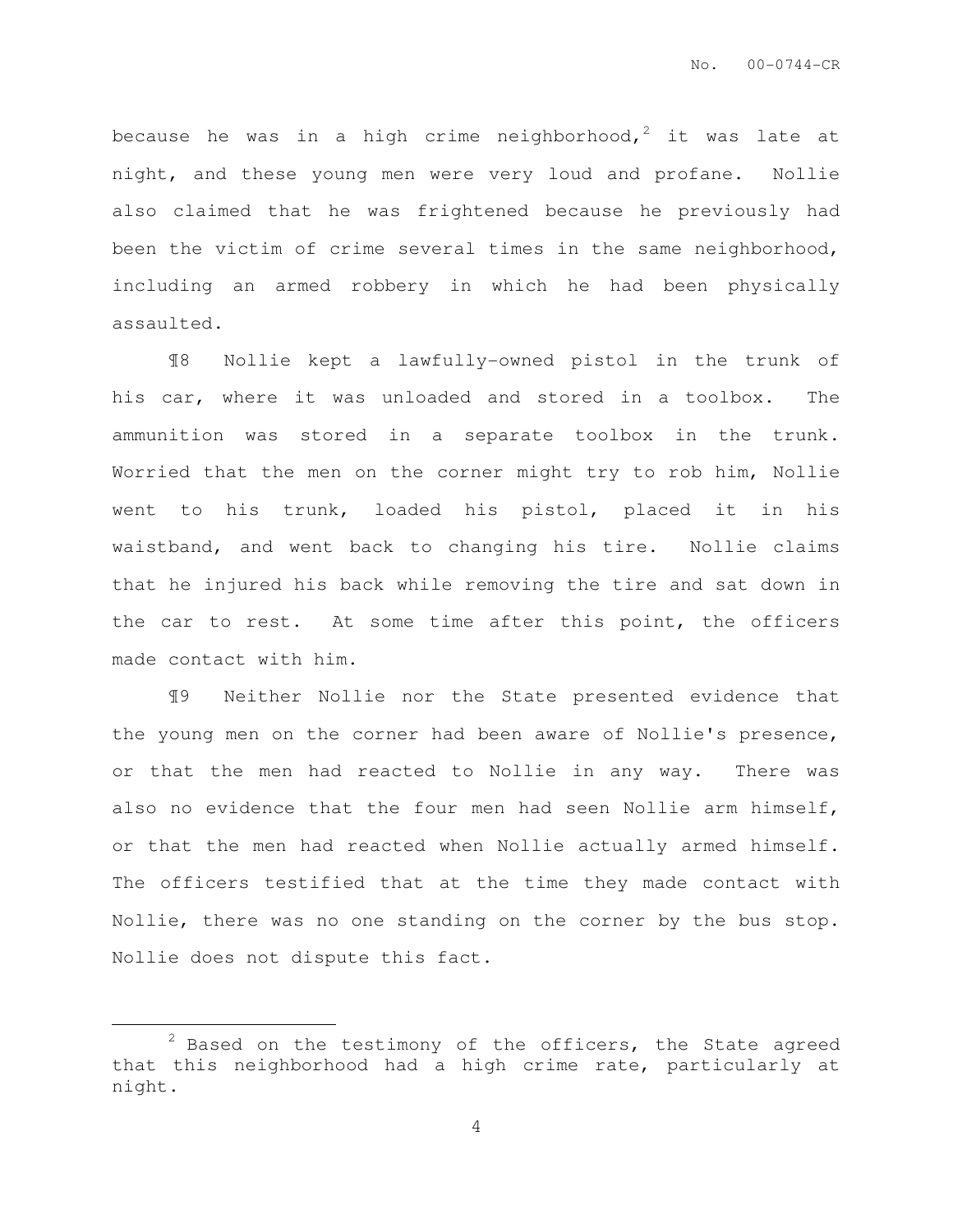¶10 After reviewing Dundon, the circuit court granted the State's motion to exclude Nollie's statement and did not allow Nollie to present a claim of self-defense. The circuit court noted that Dundon only allowed a claim of self-defense to carrying a concealed weapon in extremely narrow circumstances, and the facts of Nollie's case did not meet the requirements.

¶11 Nollie went to trial and was convicted by the jury of carrying a concealed weapon. The jury was not instructed on the self-defense privilege. On appeal, Nollie challenged the circuit court's ruling that he could not present a claim of self-defense. Recognizing the significance and impact of this case, the court of appeals certified the case to this court. We now affirm the holding of the circuit court.

#### II

¶12 The Wisconsin Statutes explicitly recognize the defense of privilege. See Wis. Stat. § 939.45. An actor's conduct, although otherwise criminal, is legally justified when it occurs under one of several circumstances recognized by statute. Id. If the actor's conduct occurs under circumstances of coercion or necessity, the conduct is privileged. Wis. Stat. §§ 939.45(1), 939.46, 939.47. Likewise, an act is privileged if it is done in defense of persons or property. Wis. Stat. §§ 939.45(2), 939.48, 939.49. Wisconsin also recognizes privileges for the good faith performance of the duties of a public office, Wis. Stat. § 939.45(3); for the reasonable effectuation of a lawful arrest,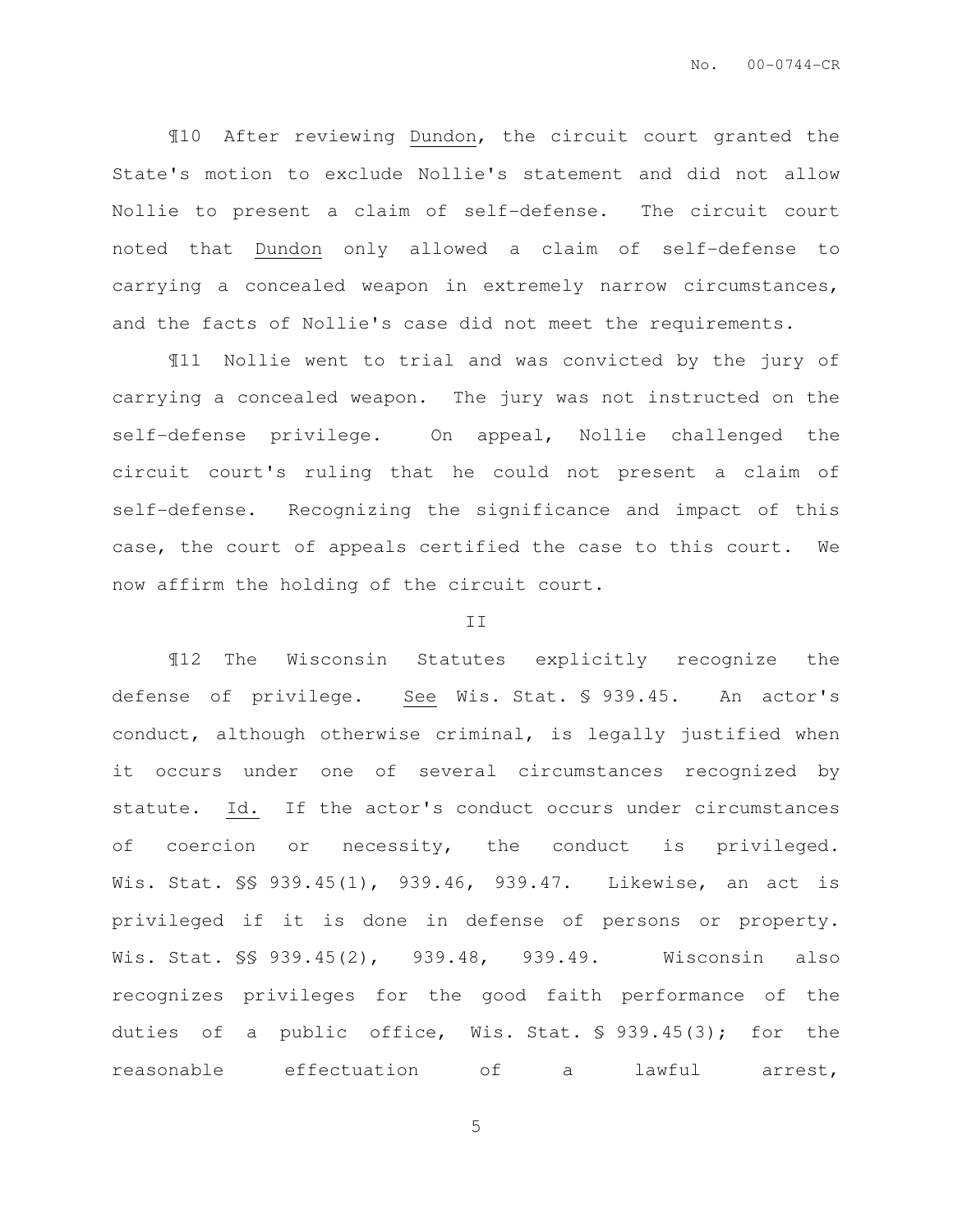Wis. Stat. § 939.45(4); and for the reasonable discipline of a child by a person responsible for the child's welfare, Wis. Stat. § 939.45(5). Finally, the privilege statute contains a "catch-all" provision, which incorporates any other privilege recognized by statutory or common law. Wis. Stat. § 939.45(6). Each of these privileges may be raised as a defense to a criminal charge.

¶13 The statute's language also indicates that the defense of privilege is available for "any crime" when the privileged activity is the basis for the criminal conduct. Wis. Stat. § 939.45. Although the defense of privilege is commonly used by defendants charged with crimes that require a mental state such as homicide, see, e.g., Cleghorn v. State, 55 Wis. 2d 466, 468-69, 198 N.W.2d 577 (1972); or other assaultive offenses, see, e.g., State v. Paulson, 106 Wis. 2d 96, 97-99, 315 N.W.2d 350 (1982), this court has noted that the concept of privilege does not necessarily conflict with a strict liability offense.<sup>3</sup> State v. Brown, 107 Wis. 2d 44, 53, 318 N.W.2d 370 (1982). For instance, this court has recognized a common law privilege under § 939.45(6) as a defense to the crime of felon in possession of a firearm, Wis. Stat. § 941.29. State v.

 $\overline{a}$ 

 $3$  On the face of the statute, carrying a concealed weapon is a strict liability offense. See Wis. Stat. § 941.23. However, this court has recognized that there is a limited mental state required——that the defendant is aware of the weapon's presence. State v. Asfoor, 75 Wis. 2d 411, 415, 249 N.W.2d 529 (1977). Here, there is no question that Nollie was aware of the weapon's presence.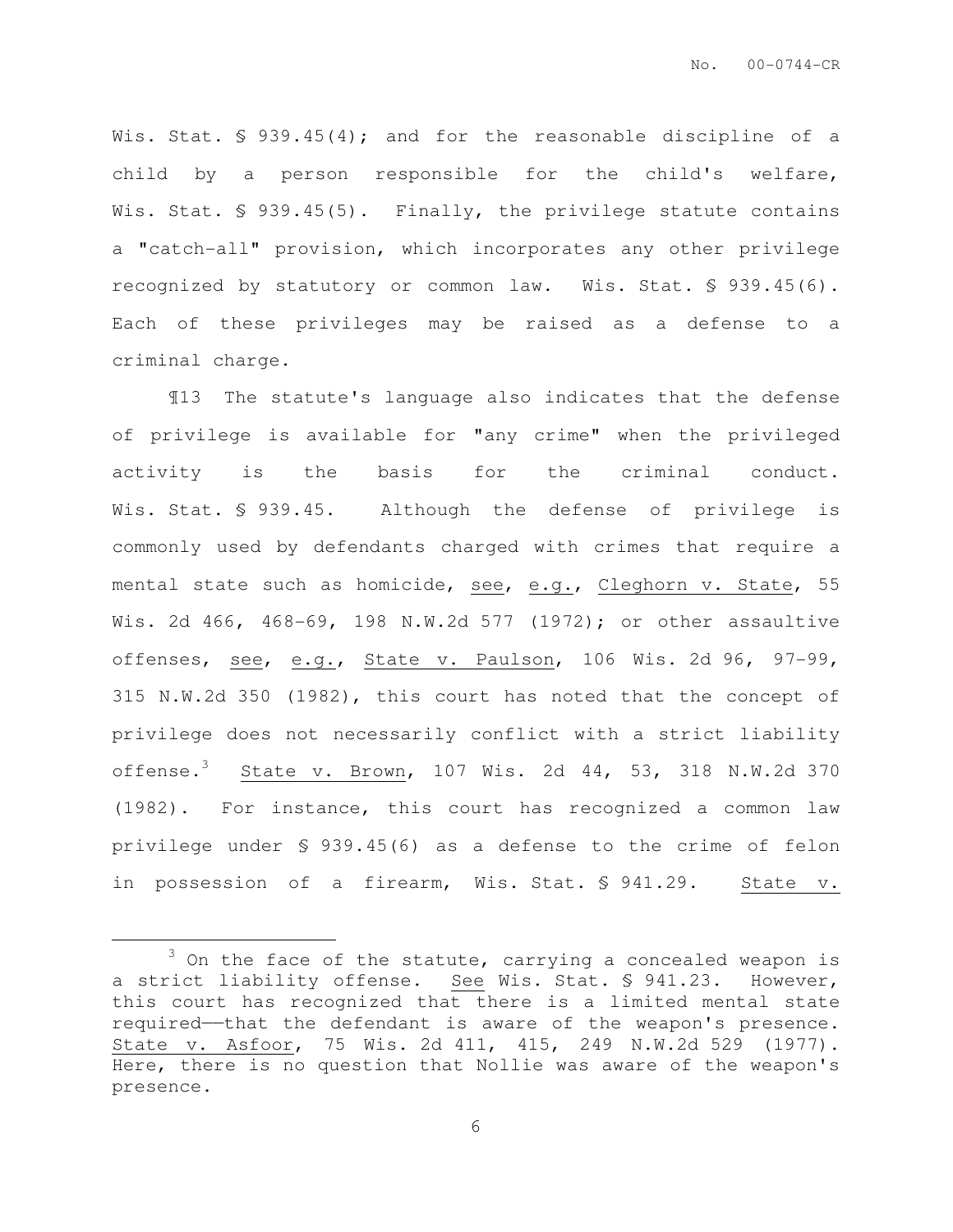Coleman, 206 Wis. 2d 199, 210, 556 N.W.2d 701 (1996). Still, this court has also recognized that not all crimes are amenable to all privilege defenses. Whether a crime is amenable to the privilege of self-defense is a question of law, which we review de novo. Dundon, 226 Wis.2d at 662.

¶14 In Dundon, this court refused to extend the common law privilege found in Coleman to the crime of carrying a concealed weapon. Dundon, 226 Wis. 2d at 665. In Dundon, the defendant worked at a gas station, where his duties included collecting and depositing bank receipts. Id. at 657. The gas station's safe had filled up because the armored car had not come for four days and Dundon was forced to take the money——which included about  $$17,000$  cash—to the bank himself. Dundon had brought a handgun from home, which he took with him on his trip to the bank. When Dundon got to the bank, he tucked the gun in his waistband and went inside. A security guard saw the weapon and immediately contacted the police. No disturbance occurred while Dundon was in the bank, but when the police arrived, they patted Dundon down, found the gun, and arrested him for carrying a concealed weapon.

¶15 At trial, Dundon argued that he was privileged to carry the gun out of necessity. The trial court denied this defense and prevented Dundon from putting forth any testimony about the prevalence of crime in the area or about Dundon's previous experience as a robbery victim.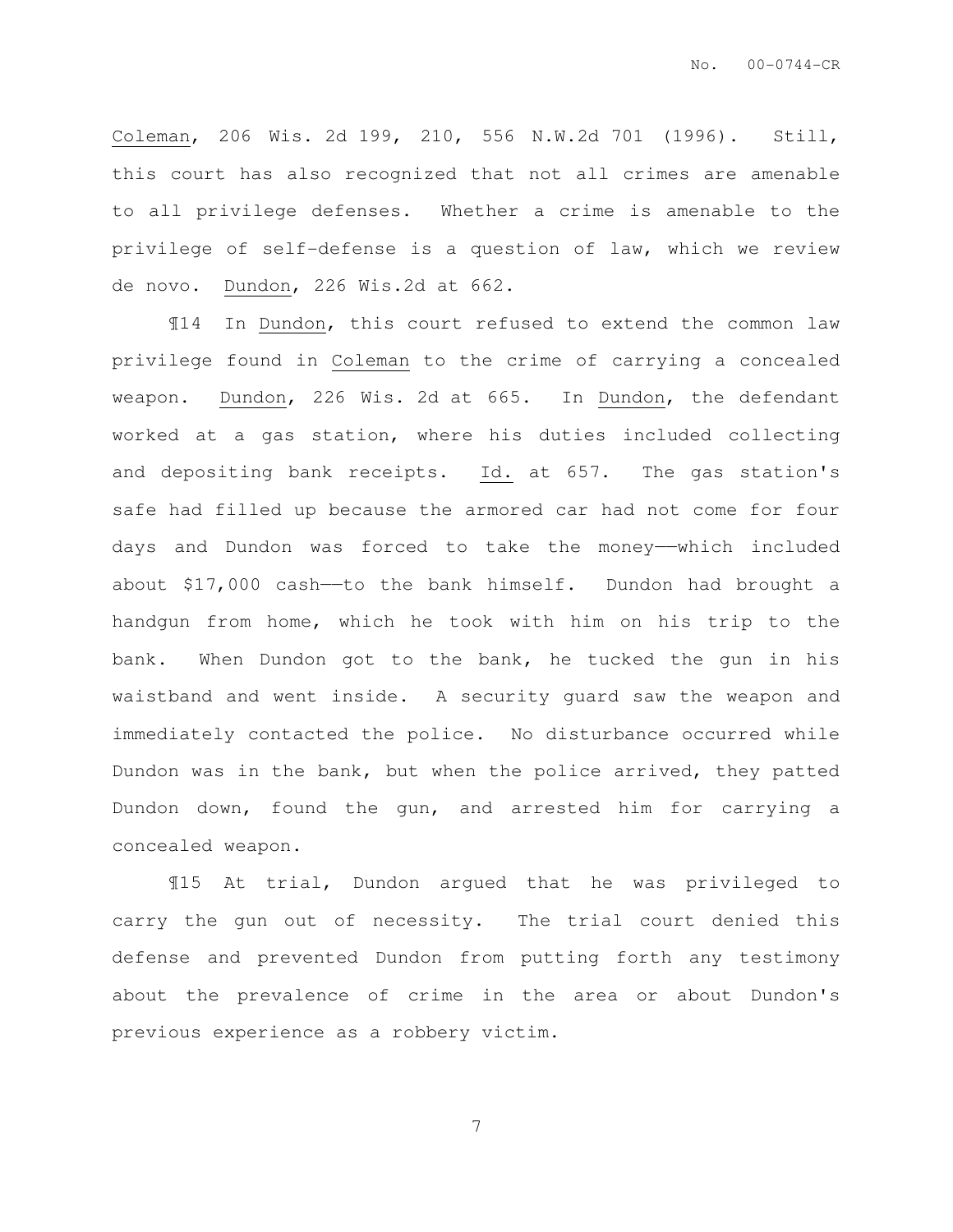¶16 On appeal, this court upheld the trial court's decision on narrow grounds. This court first dismissed the privileges listed in Wis. Stat. § 939.45(1)-(5) as inapplicable based on the facts of the case. Most notably, this court did not allow Dundon to argue self-defense under § 939.45(2) because Dundon's concerns were "not specific and imminent; they were only general and potential." Dundon, 226 Wis. 2d at 667-68. The court then turned to subsection (6), the "catch-all" section, to determine if any common law privilege applied.

¶17 Dundon argued that the common law privilege found by this court in Coleman, 206 Wis. 2d 199, should also apply in his case, but this court refused to apply the Coleman privilege. This court noted that in 1878, the legislature had explicitly revoked the exact privilege sought by Dundon, and the court would be exceeding its authority if it reinstated it. Dundon, 226 Wis. 2d at 672-73. This court warned that opening up the prohibition on carrying a concealed weapon to broad justification defenses "would create mischief, destroy uniformity, and impose a heavy burden on prosecutors" and that any privilege "must be applied restrictively so as not to undermine the objective of the statute." Id. at  $665.^4$ 

 $\overline{a}$ 

 $4$  As in Dundon, we note that the privilege afforded in the pre-1878 statute might also have applied in this case:

If any person shall go armed with a concealed [weapon] . . . he shall, on conviction thereof, be adjudged quilty of a misdemeanor . . . provided, that so going armed shall not be deemed a violation of this act whenever it shall be made to appear that such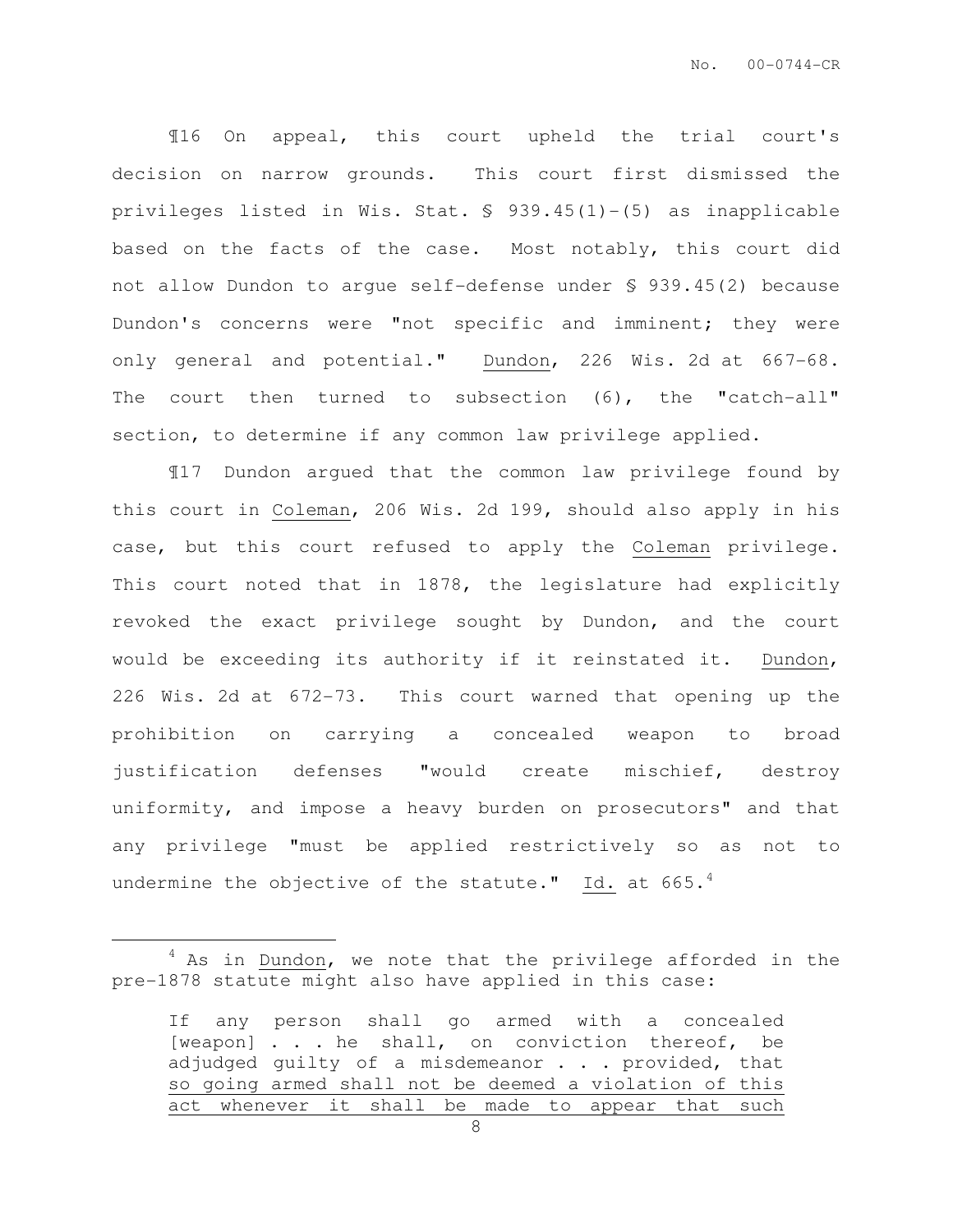¶18 Here, Nollie agrees that application of the Coleman privilege to his case has been foreclosed by this court's holding in Dundon. He notes, however, that this court left open the question of whether carrying a concealed weapon can be privileged under the self-defense section, § 939.45(2), and argues that his circumstances fit this privilege. We disagree, and hold that Nollie's circumstances do not present an appropriate case to assert the privilege of self-defense.

¶19 To sustain a claim of self-defense the defendant must show that (1) the defendant had an actual and reasonable belief that there was an actual or imminent unlawful interference with the defendant's person; (2) the defendant had the actual and reasonable belief that the threat or use of force was necessary; and (3) that the defendant only used such threat or force as he actually and reasonably believed was necessary. Wis. Stat. § 939.48(1).

### person had reasonable cause to fear assault or other injury or violence to his person . . .

 $\overline{a}$ 

Dundon, 226 Wis. 2d 654, 671-72, 594 N.W.2d 780 (1999) (quoting § 1, ch.7, Laws of 1872)(emphasis added). In Dundon, we recognized that the legislature had explicitly repealed the privilege sought by the defendant, and we were careful not to intrude upon the realm of the legislative branch by reinstating the privilege as one found under common law. However, unlike Dundon where the court was dealing with the common law Coleman privilege, the concern about overstepping our bounds does not arise here because we are deciding the applicability of an explicit statutory privilege that has been enacted by the legislature.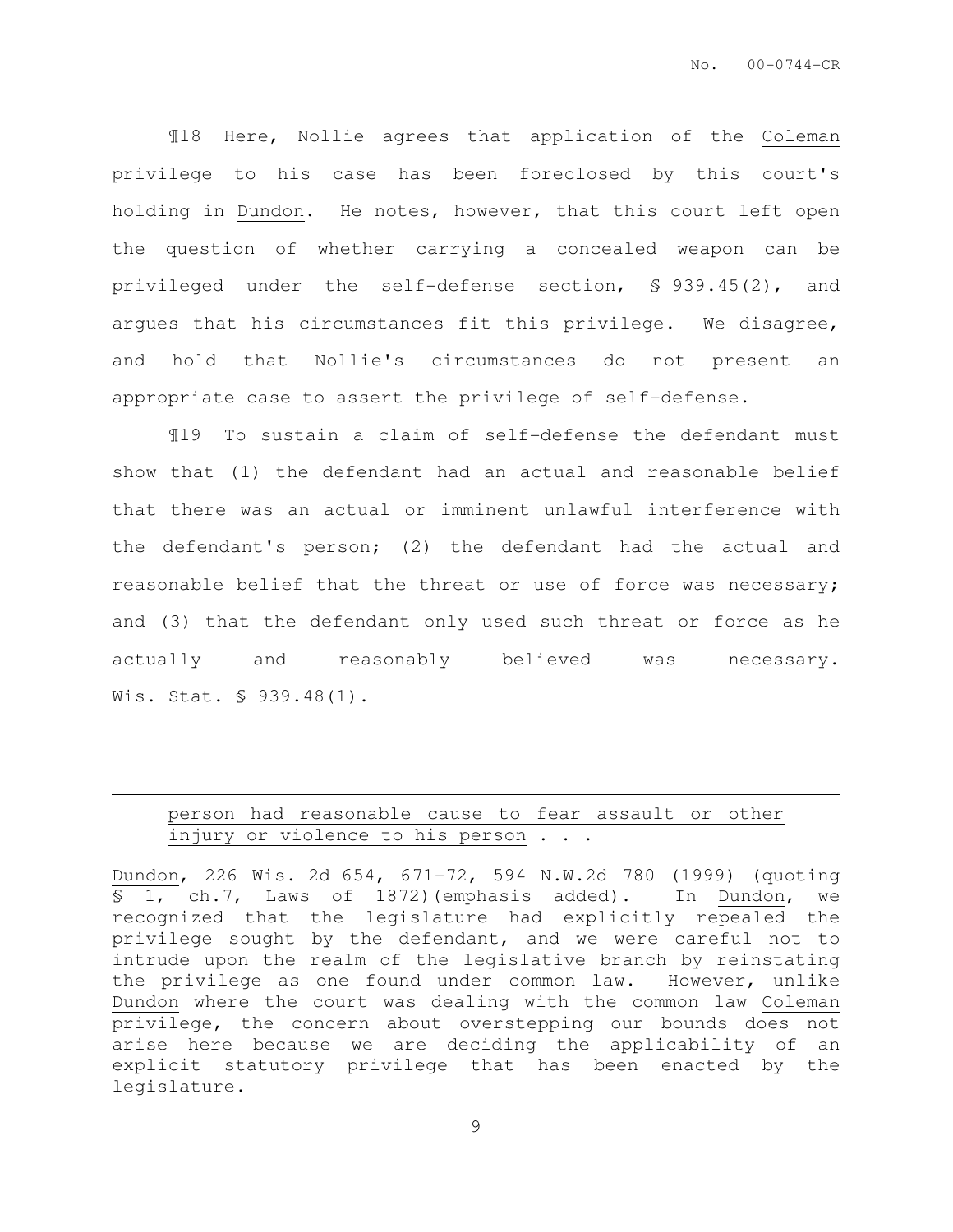¶20 In determining whether a defendant is entitled to assert the privilege of self-defense, we must view the facts in the light most favorable to the defendant. State v. Mendoza, 80 Wis. 2d 122, 153, 258 N.W.2d 260 (1977). The general rule is that the circuit court must hear an offer of proof from the defendant to determine whether the evidence would support the proffered defense. Dundon, 226 Wis. 2d at 674. However, a defendant is not entitled to have the jury consider a theory of self-defense when there is no evidence to support it. Id. at 674-75; State v. Olsen, 99 Wis. 2d 572, 578-79, 299 N.W.2d 632 (Ct. App. 1980). It is not an error for a circuit court to exclude evidence of self-defense where it is clear that an offer of proof does not show that self-defense was applicable. Dundon, 226 Wis. 2d at 674. Here, we find that Nollie did not make a showing in his offer of proof that would have supported his presenting a claim of self-defense.

¶21 As we stated in Dundon, "the defense of privilege applies by statute to 'any crime' but the defense may be limited for some crimes to extraordinary facts." Id. at 663. Any privilege that would justify carrying a concealed weapon must be extremely narrow and must not undermine the purpose of the statute. Id. at 665. Like the crime of felon in possession of a firearm, the nature of carrying a concealed weapon only makes a privilege available on the "rarest of occasions." Coleman, 206 Wis. 2d at 210-12. It will be difficult for a defendant to show that there was not a reasonable alternative to violating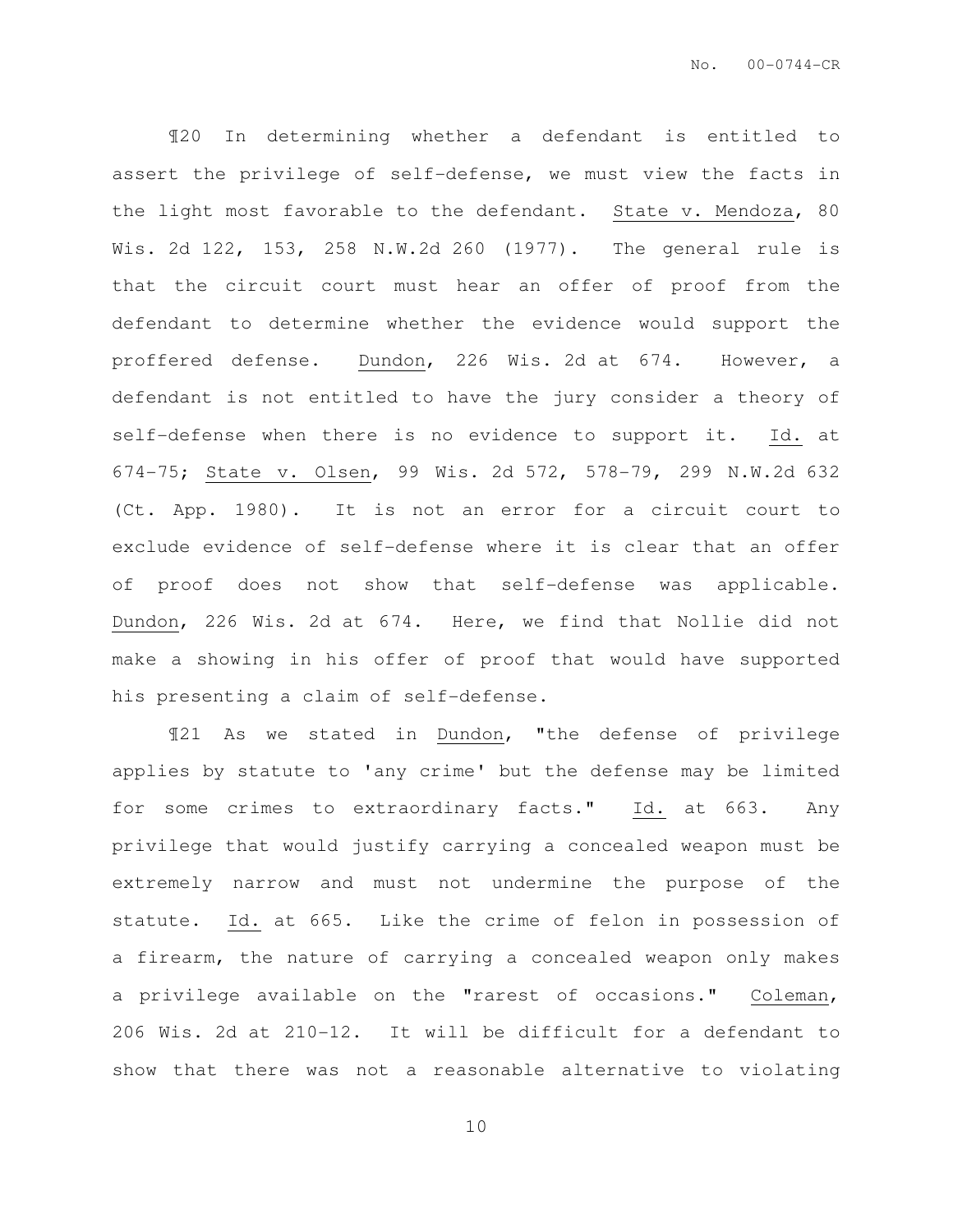the law, and that the firearm was not possessed for longer than reasonably necessary. Id. at 212 (citing United States v. Perez, 86 F.3d 735, 737 (7th Cir. 1996); United States v. Perrin, 45 F.3d 869, 874 (4th Cir. 1995)).

¶22 Nollie argues that the facts of his case are specific and extraordinary enough to allow the privilege of self-defense to be applied to the crime of carrying a concealed weapon, unlike in Dundon where this court found the threat too "general and potential." Dundon, 226 Wis. 2d at 668. Although both Nollie and Dundon cited the "high crime" nature of the neighborhood and previous victimization as factors in their claims of self-defense, Nollie asserts that his case is distinguishable from Dundon. First, Nollie's situation took place late at night, whereas Dundon had been transporting the money during the day. Additionally, while changing his tire, Nollie was in a much more vulnerable position than Dundon, who had been driving in a car. Nollie argues that he was essentially stranded with very limited means of escape if trouble were to start.

¶23 Most importantly, though, Nollie argues that he was faced with a specific threat: the four young men who were nearby, being loud and profane. Nollie asserts that he only armed himself in response to this particular scenario, and that the situation was specific enough to overcome the restriction on "general and potential" threats imposed by this court in Dundon. Although we agree that Nollie's situation involved a more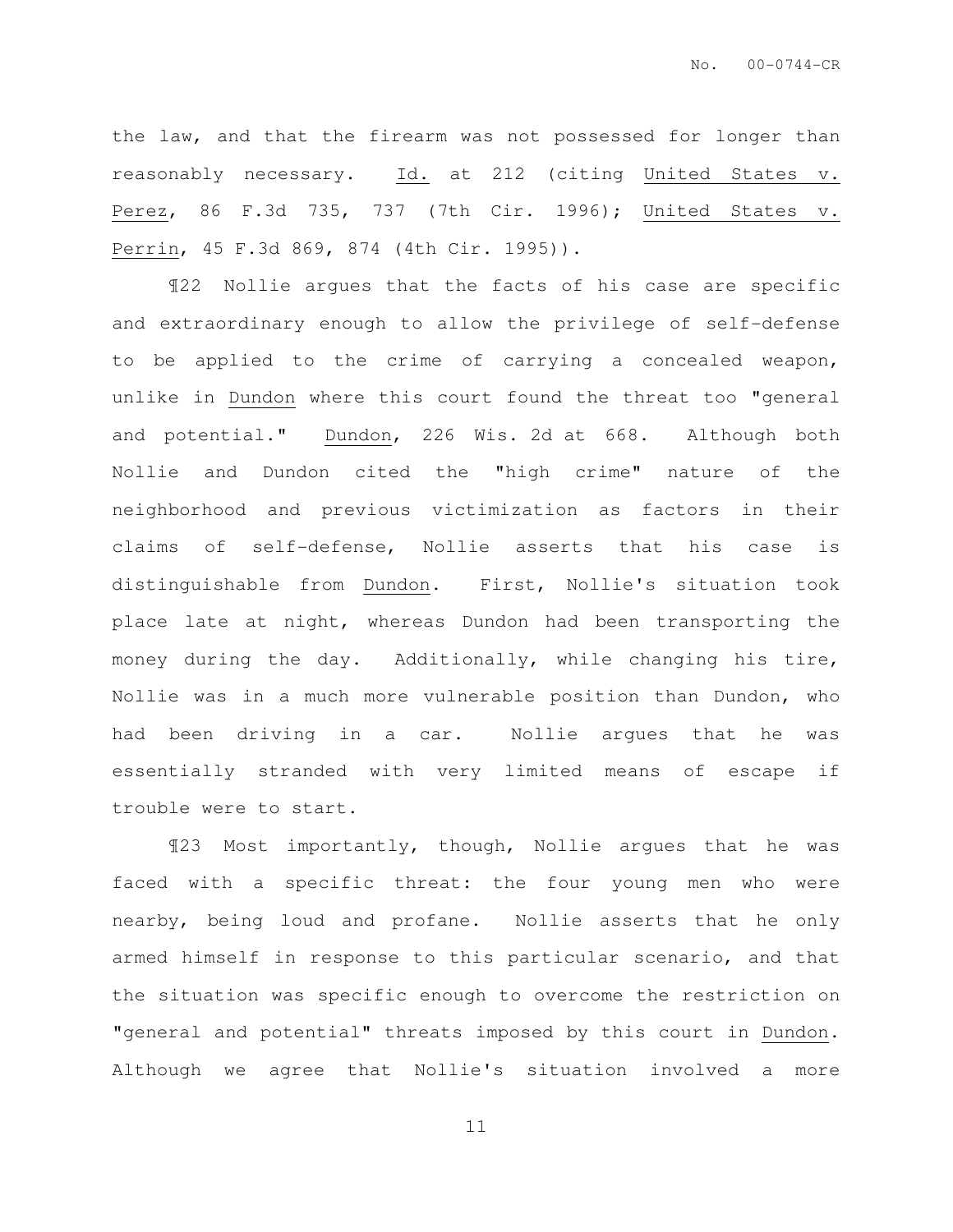specific threat than Dundon's, we still find that Nollie did not make a sufficient showing to present a claim of self-defense.

¶24 To argue self-defense, Nollie's offer of proof must indicate that he had an actual and reasonable belief of actual or imminent unlawful interference. In this case, there was no actual or imminent unlawful interference to speak of. As we stated in Dundon, a general and potential threat of interference is not enough to invoke the self-defense privilege; the threat must be imminent and specific. Dundon, 226 Wis. 2d at 667-68. Nollie asserts that the four men on the street corner presented a specific threat. Although we agree that they may have presented a more specific threat than the ones perceived by Dundon, the threats perceived by Nollie were not imminent and were still too general to invoke the privilege. Even when viewed in the light most favorable to Nollie, there was no indication that the men threatened, accosted, communicated, or even noticed Nollie at any time. This situation does not present a threat imminent and specific enough for Nollie to invoke the privilege of self-defense. Affording a person the privilege of carrying a concealed weapon for self-defense under such circumstances clearly does not comport with the legislature's intent in criminalizing carrying a concealed weapon.

¶25 Furthermore, when the police officers arrived, Nollie was still armed, he was sitting in his car, and the four young men were nowhere to be seen. Nollie does not contest this. At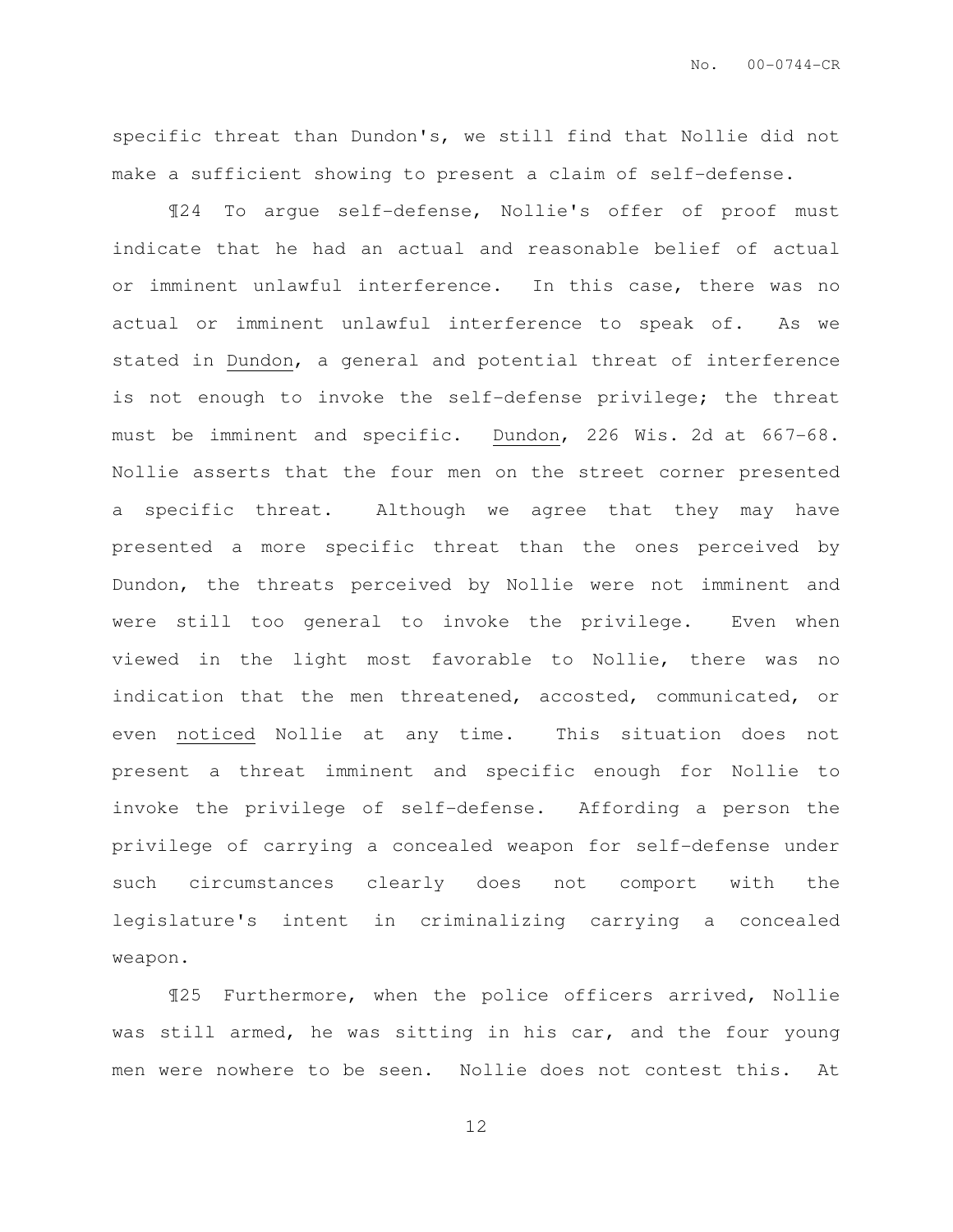that point in time, the specific threat alleged by Nollie was gone. The only threat that Nollie could point to then was the high incidence of crime in the neighborhood—clearly not a specific and imminent threat.

¶26 In Coleman, we noted that it is difficult for a defendant claiming the defense of privilege to the crime of felon in possession of a firearm to show that the firearm was not possessed for longer than reasonably necessary. Coleman, 206 Wis. 2d at 211-12 (citing Perez, 86 F.3d at 737; Perrin, 45 F.3d at 874). The same holds true for the crime of carrying a concealed weapon. Here, even in the light most favorable to the defendant—that Nollie was not asleep but merely resting from an injury——any potential opportunity for him to assert a self-defense privilege had passed. To allow an individual to claim self-defense under such circumstances would essentially allow anyone walking in a "high crime neighborhood" to conceal a weapon—a situation that, again, would eviscerate the legislature's intent in making carrying a concealed weapon a crime.

#### III

¶27 Even viewing the facts in a light most favorable to the defendant, we hold that Nollie could not have sustained a claim of self-defense and the circuit court was correct when it refused to allow Nollie to argue self-defense at trial. For this reason, we affirm the judgment of the circuit court and sustain Nollie's conviction.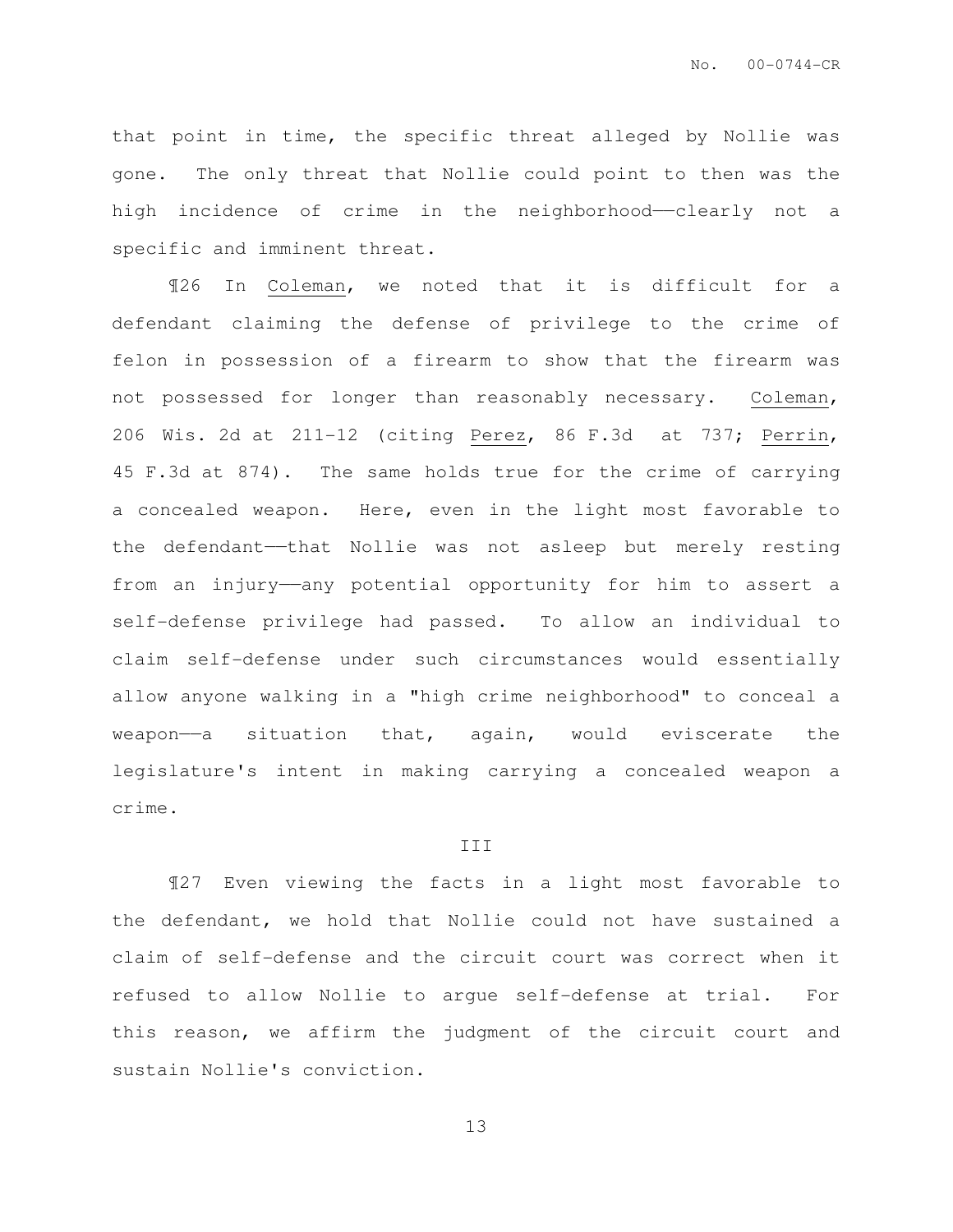By the Court.—The judgment of the circuit court is affirmed.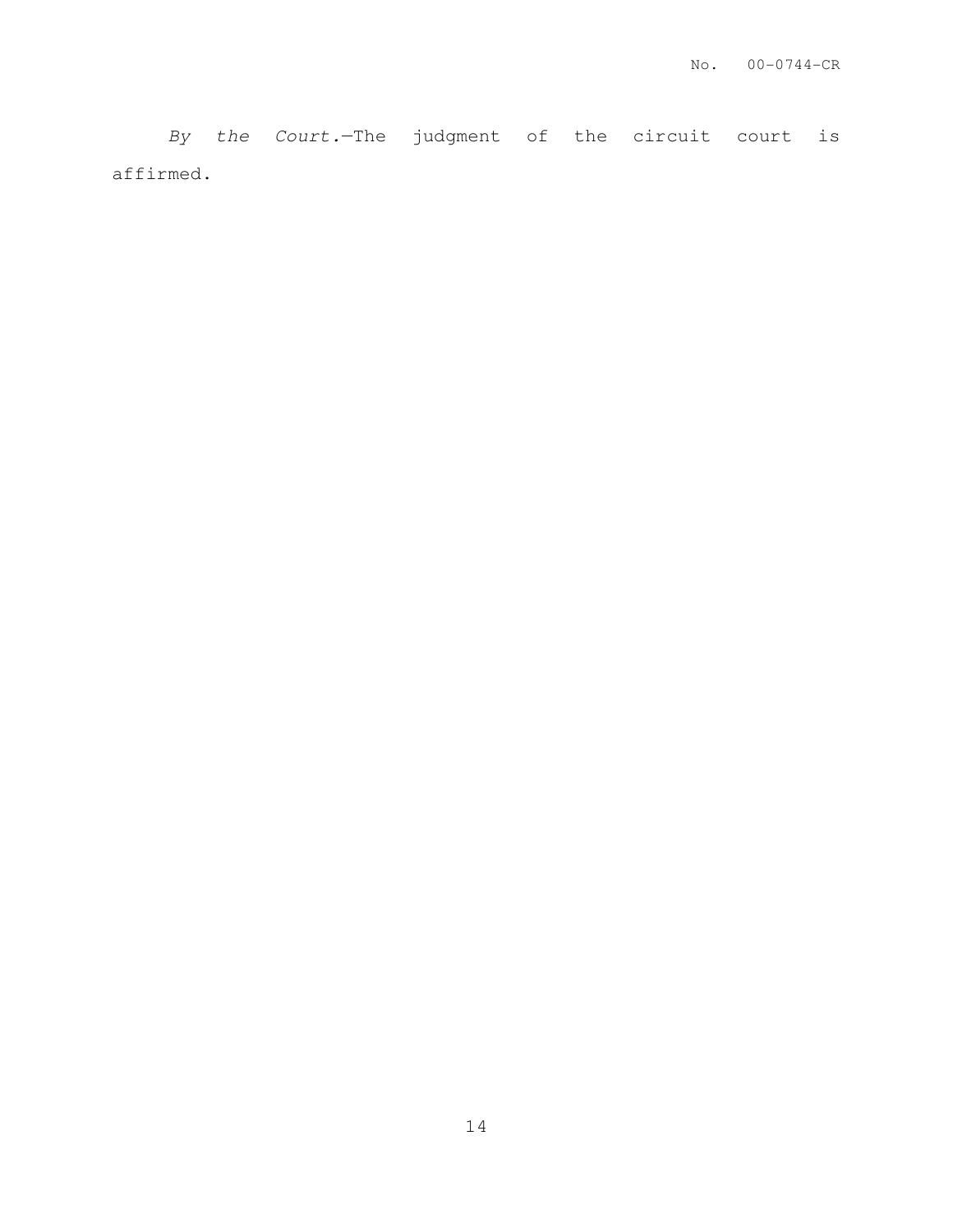¶28 WILLIAM A. BABLITCH, J. (dissenting). Although the majority correctly states the test to apply in this case, see majority op. at ¶19, I conclude that the majority errs in its conclusion that Nollie failed to present sufficient evidence in this case to sustain a claim of self-defense. For this reason, I would reverse Nollie's judgment of conviction and remand for a new trial, permitting the defendant to assert a privilege of self-defense.

¶29 Evidence is sufficient to support a theory of defense if "a reasonable construction of the evidence will support the defendant's theory 'viewed in the most favorable light it will "reasonably admit from the standpoint of the accused."'" State v. Mendoza, 80 Wis. 2d 122, 153, 258 N.W.2d 260 (1977) (citation omitted). A reasonable construction of the evidence in this case leads to the conclusion that Nollie had an actual and reasonable belief that there was an imminent unlawful interference with his person. Nollie argued that he was forced to pull his car over while driving home at 1:30 a.m. on a Thursday morning because of a flat tire. When he got out of his car, several men were being loud and profane approximately thirty feet from his car. Having been the victim of several crimes in the same area, including a physical assault and armed robbery, Nollie removed and loaded a firearm from his trunk and placed it in the waistband of his pants.

¶30 Indeed, the test is not whether the evidence showed that there was an actual or imminent unlawful interference with the defendant's person. Instead, it is based on whether the